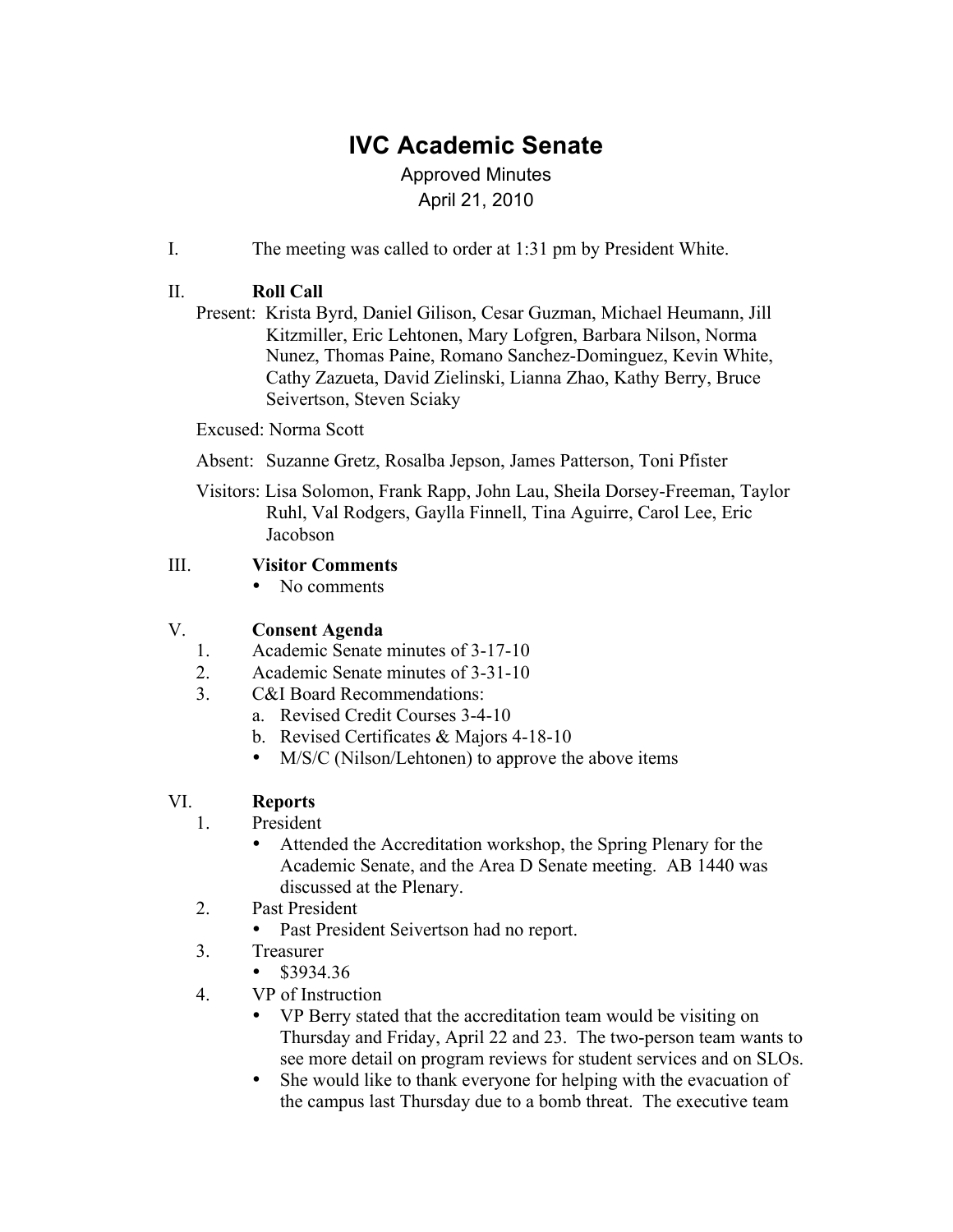and various security personnel on campus will be meeting with local law enforcement on April 22 to review the evacuation and emergency protocols.

- A Red Cross evacuation center has been set up in the gym. She thanked the PE faculty for their understanding and flexibility.
- 5. Chief Financial Officer (CFO)
	- VP John Lau noted that a subcommittee of the Budget and Fiscal Planning Committee has been formed to develop the criteria for analyzing future budgets.
	- The key right now with the budget is reducing expenditures.
	- Gaylla Finnell noted that the VEPA (Voluntary Employee Benefits Association) board would be meeting next week to discuss whether to invite IVC to join this group.
- 6. Basic Skills Institute (BSI) Coordinator
	- Frank Rapp announced that they approved the Math Lab Specialist position for another year.
- 7. Student Learning Outcomes (SLO) Coordinator
	- Daniel Gilison announced that half of all courses offered this year should have had the SLO data collected for Fall. Those assessed in Fall are due on June 4. The data for the other half of the classes will be due in the fifteenth week of the Fall 2010 semester.
	- By December 2009, we were to have identified the minimum number of SLOs for classes taught during the year. Toni Pfister still needs updated SLO ID forms for some classes.
- 8. Associate Student Government (ASG) President
	- ASG President Sciaky announced that the ASG elections are coming soon. There is a full slate of candidates.
	- ASG has signed up for the Relay for Life in Calexico during the weekend of April 23.

#### VII. **Action Items: Academic and Professional Matters**

- 1. Dean of Behavioral and Social Sciences—Vote to replace one representative
	- Krista Byrd stepped down from the Behavioral and Social Sciences. Bruce Seivertson received the next highest number of votes, so he takes Senator Byrd's place. No new vote was required.
- 2. Dean of Arts and Letters—Vote to replace one representative
	- David Zielinski was asked to step down from this search committee. The senate discussed this move, stating that past precedent did not support this move.
	- M/S/C (Nilson/Nunez) to suspend the rules
	- M/S/C (Nilson/Lofgren) to retain David Zielinski as a faculty representative for the Dean of Arts and Letters search committee.
- 3. AS Spring fundraiser—form planning committee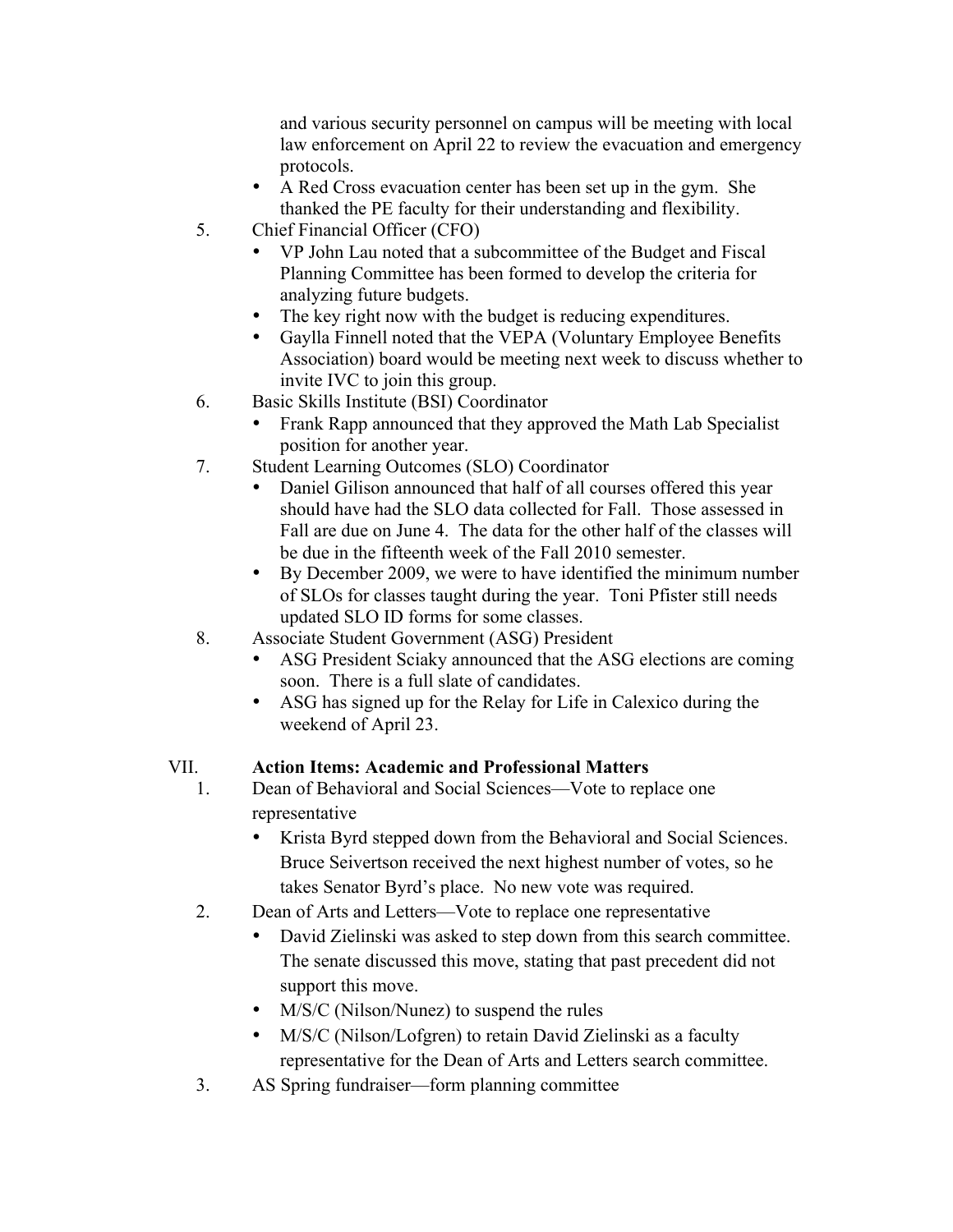- M/S/C (Nilson/Kitzmiller) to form a Spring fundraiser with Barbara Nilson as chair.
- 4. AS Curriculum Institute 7/8-10/2010—Request for funding & representation
	- M/S/C (Nilson/Lofgren) to approve three representatives, including Carol Lee, to attend the Curriculum Institute in Santa Clara

# VIII. **Committees**

- 1. Curriculum and Instruction –Carol Lee reported that the last meeting was on April 1. There were many items on the agenda. They are in the process of developing the Catalogue. There are two CCC Confer sessions about prerequisites that Lee urges everyone to watch.
- 2. College Council –The Council approved the proposal from the Facilities and Environmental Improvement Committee to purchase and install two new signs at the two entrances to the college—one on Aten Rd. and one on Old 111. The signs will be installed this summer.
- 3. Equivalency –At the next meeting, the committee will present the revised procedures for equivalency review.
- 4. Budget and Fiscal Planning –Approved the 2010-2011 budget calendar. Guidelines for developing next year's budget are being examined by a subcommittee.
- 5. Learning Support Services—There will be a meeting in May.
- 6. Distance Education—No report
- 7. Other committee reports –The tenure review committee met on April 20. The Academic calendar committee will meet on April 21.

### IX. **Discussion**

- 1. Distance Education (DE) Committee Position Papers (9 positions and AP 4021)
	- A discussion of these position papers took place, many voicing concerns regarding online office hours, the DE Coordinator position, and online course enrollment limits.
- 2. Campus Security—Bomb Threats
	- President White asked for feedback on the events of last Thursday, April 15.
	- Senator Gilison noted that he did not understand why the IVC website was not updated at all.
	- Lisa Solomon noted that most teachers ask students to turn off cell phones during classes—making the cell phone alerts moot.
	- Eric Jacobson questioned who was in charge during this emergency.